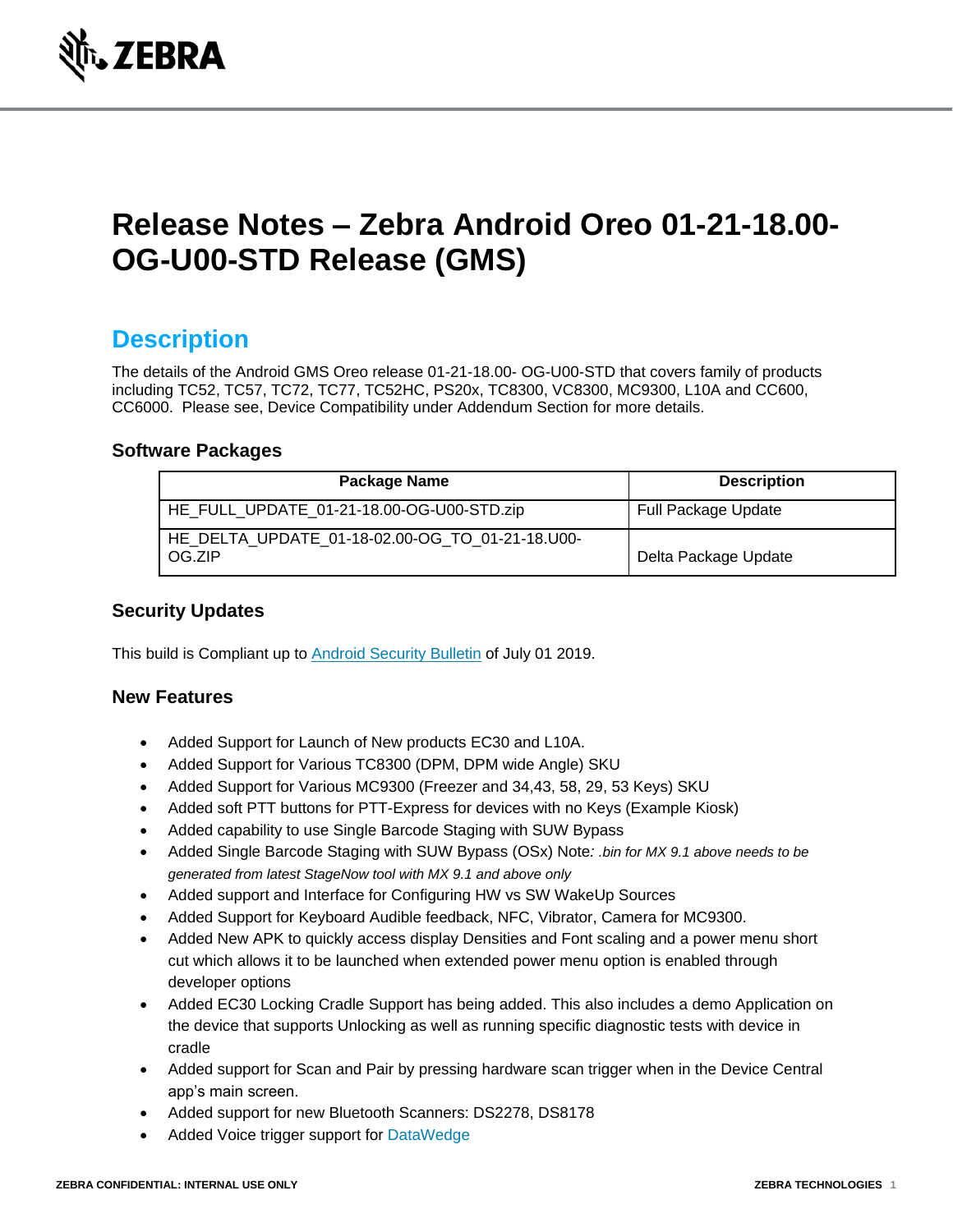

- Added SE4750 DPM support in [EMDK](https://www.zebra.com/us/en/support-downloads/software/developer-tools/emdk-for-android.html)
- Added Controlling HW (Enable / Disable) wakeup sources
- Added "Never" option to Display Sleep mode for Kiosk devices
- WLAN
	- o Added Coverage View in [WorryFree WiFi](https://www.zebra.com/us/en/support-downloads/software/productivity-apps/worryfree-wifi.html) (WFW).
	- o Added CCXv4 Compliance.
	- o WLAN Soft AP Certification
- WAN Specific (Not Applicable for WLAN only devices)
	- o Added support for Sprint Curiosity SIMs

#### **Fixes**

- Fixed: SPR36661/37083, where PS20 terminals were not able to communicate to the cradles after the cradles were rebooted
- Fixed: SPR 36514 (PS20) where apps were being killed due to heavy CPU usage on device
- Fixed: SPR-36925 wherein scanner was not available for second app when an ANR or crash occurred on the first app
- Fixed: SPR37124 –where in ADF rule with crunch spaces was removing last character from barcode data with space.
- Fixed: SPR37060 wherein Datawedge was not disabling the scanner upon resume during app transition from background to foreground causing intermittent scanning failures

#### **Version Information**

| <b>Description</b>          | <b>Version</b>                                      |
|-----------------------------|-----------------------------------------------------|
| <b>Product Build Number</b> | 01-21-18.00-OG-U00-STD                              |
| <b>Android Version</b>      | 8.1.0                                               |
| <b>Security Patch level</b> | July 1, 2019                                        |
| Linux Kernel                | 4.4.78                                              |
| <b>Component Versions</b>   | Please see Component Version under Addendum section |

Below Table contains important information on versions

### **Installation**

#### **Requirements and Instructions**

[https://www.zebra.com/content/dam/zebra\\_new\\_ia/en-us/software/operating-system/helios/oreo-os](https://www.zebra.com/content/dam/zebra_new_ia/en-us/software/operating-system/helios/oreo-os-update-instructions.pdf)[update-instructions.pdf](https://www.zebra.com/content/dam/zebra_new_ia/en-us/software/operating-system/helios/oreo-os-update-instructions.pdf)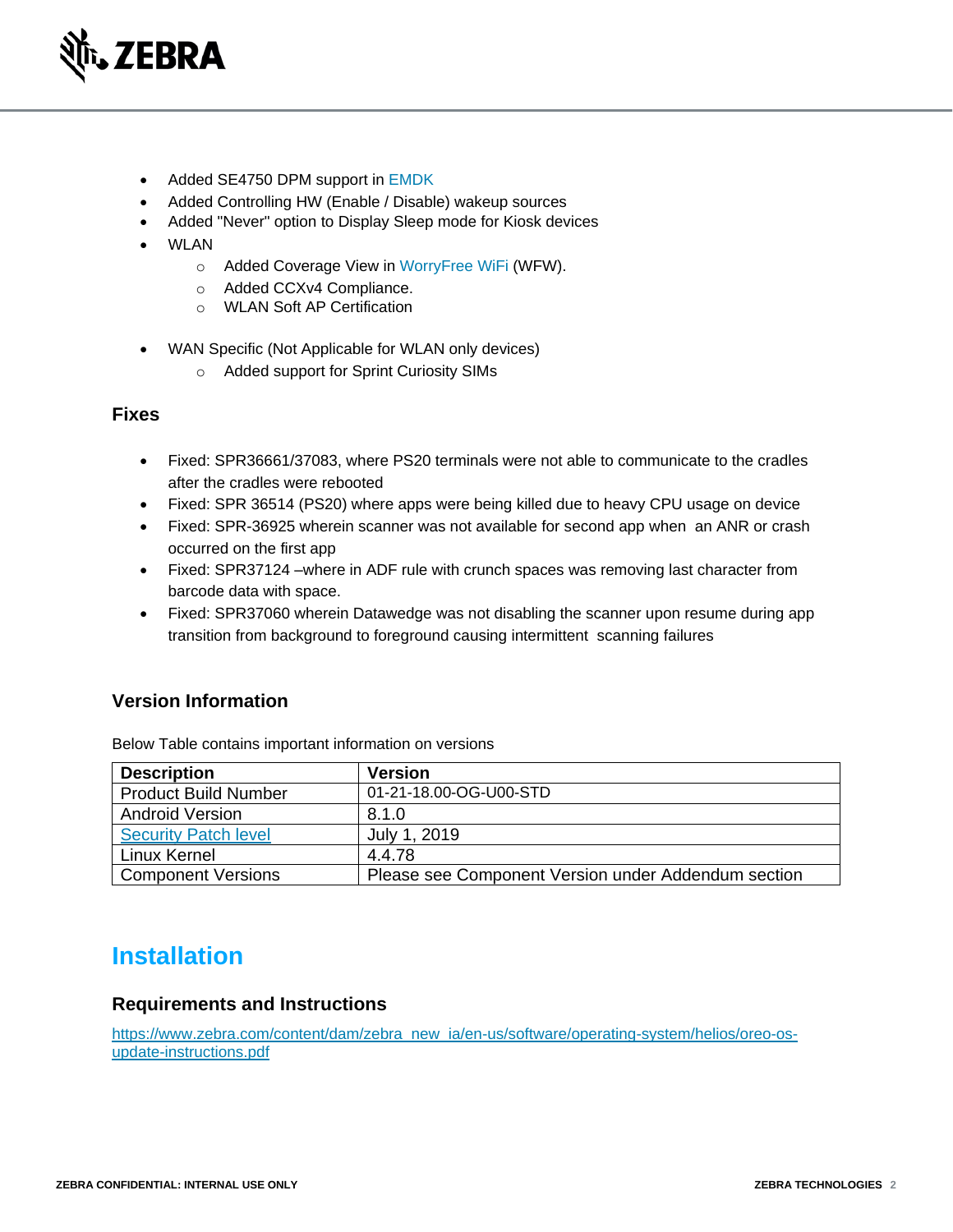

### **Upgrade options**

Below table provides detailed information on shortest path to upgrade based on current version of software.

| <b>Current Software</b><br><b>Version on Device</b> | Steps to get to this Release                                                                             | <b>Comments</b>                                                              |
|-----------------------------------------------------|----------------------------------------------------------------------------------------------------------|------------------------------------------------------------------------------|
| 01-12-01.00-OG-Uxx                                  | Apply Full Package Update<br>HE_FULL_UPDATE_01-21-18.00-OG-U00-<br>STD.zip                               |                                                                              |
| 01-13-20.00-OG-Uxx                                  | Apply Full Package Update<br>HE FULL UPDATE 01-21-18.00-OG-U00-<br>STD.zip                               |                                                                              |
| 01-18-02.00-OG-Uxx                                  | <b>Option 1:</b> Apply Delta Package Update<br>HE DELTA UPDATE 01-18-02.00-<br>OG TO 01-21-18.U00-OG.zip | Option #1 is<br>recommended as<br>size of Delta package<br>update is smaller |
|                                                     | <b>Option 2:</b> Full Package Update Apply<br>HE_FULL_UPDATE_01-21-18.00-OG-U00-<br>STD.zip              | compared to Full<br>Package Update                                           |

## **Known Constraints**

Below are Known Constraints and workaround if applicable.

- WiFi sleep policy set to "Always" (Android O limitation)
- GMS Restricted Mode is introduced in this release. Customers using Enable/Disable GMS apps may want to consult the settings types for App Manager, Power Manager and GMS Manager in Zebra's Tech Docs. Functionality originally in Enable/Disable GMS apps (App Manager) has been moved to GMS Restricted Mode (GMS Manager).
- "Get Status for all Wake-Up sources" is returning "Enabled" when all Wake-up sources are disabled
- "Feature not supported" staging error message comes after staging enable wake up source function via stagenow, even though operation is successful.
- Some devices operate at 320 dpi. This screen configuration results in the majority of the AOSP applications displaying content consistently in both portrait and landscape modes. In most cases if the application layout is not optimal in landscape it is optimal in portrait or vice versa. However there are a few applications that do not render properly in either portrait or landscape. In this case the suggested alternative is to change the display size using the bundled Display Settings APK or use settings menu to change the display size and font size (settings  $\Box$  Display  $\Box$  Advanced settings  $\Box$  Display Size / Font Size).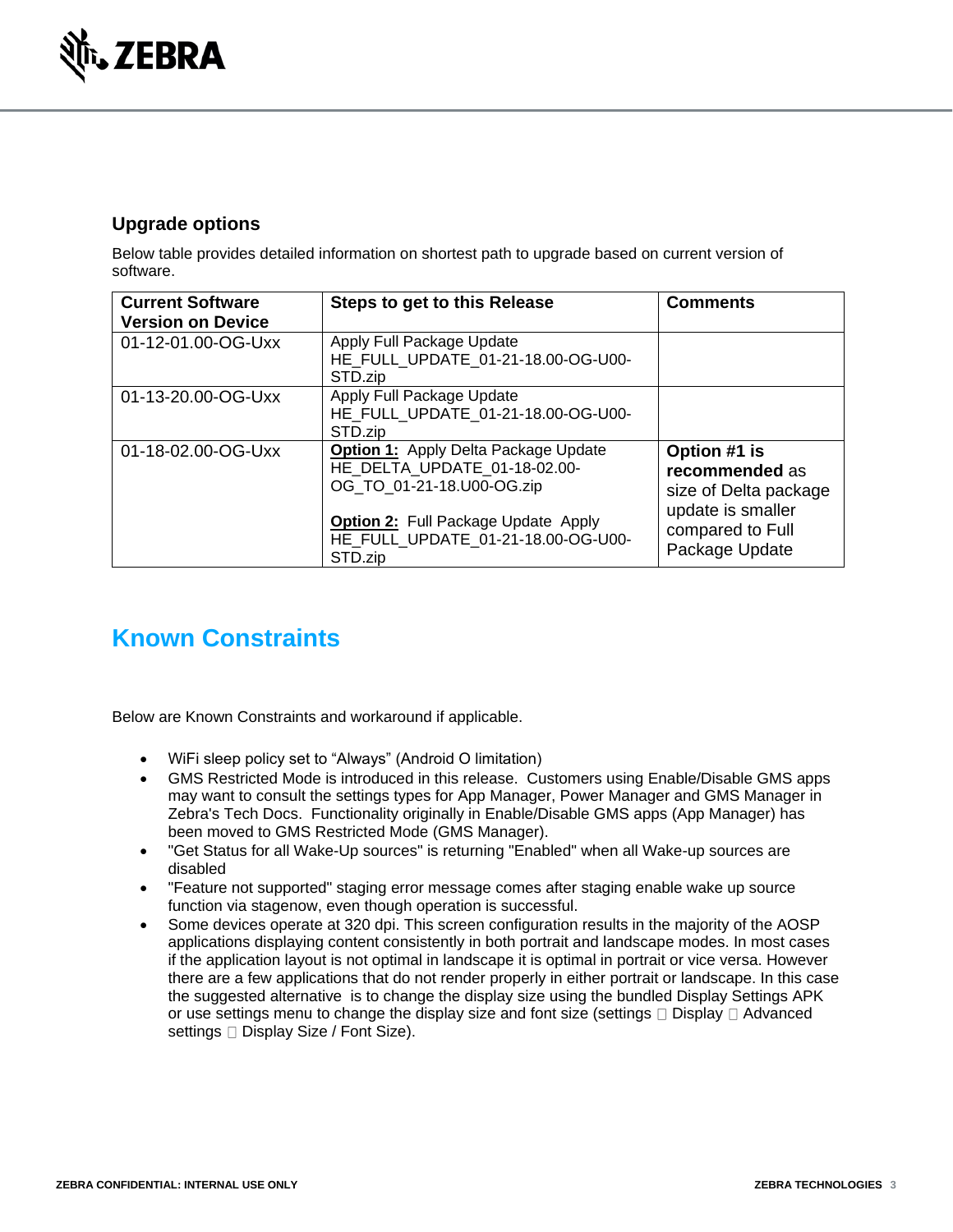

## **Addendum**

### **Device Compatibility**

This software release has been approved for use on the following devices.

| <b>Device Family</b> | <b>Part Number</b>                       | <b>Device Specific Manuals and</b><br><b>Guides</b> |
|----------------------|------------------------------------------|-----------------------------------------------------|
| <b>TC52</b>          | TC520K-1PEZU4P-NA<br>TC520K-1PEZU4P-A6   | Visit Manuals Section under TC52                    |
|                      | TC520K-1PEZU4P-FT                        | <b>Home Page</b>                                    |
|                      | TC520K-1PEZU4P-IA<br>TC520K-1HEZU4P-IA   |                                                     |
|                      | TC520K-1HEZU4P-NA                        |                                                     |
|                      | TC520K-1HEZU4P-A6                        |                                                     |
|                      | TC520K-1HEZU4P-FT                        |                                                     |
| <b>TC72</b>          | TC720L-0ME24B0-A6                        |                                                     |
|                      | TC720L-0ME24B0-NA                        | Visit Manuals Section under TC72                    |
|                      | TC720L-0ME24B0-BR                        | <b>Home Page</b>                                    |
|                      | TC720L-0ME24B0-IA                        |                                                     |
|                      | TC720L-0ME24B0-TN                        |                                                     |
|                      | TC720L-0ME24B0-FT                        |                                                     |
| <b>PS20</b>          | PS20J-P4G1A600                           |                                                     |
|                      | PS20J-P4G1NA00                           | Visit Manuals Section under PS20                    |
|                      | PS20J-B2G1A600                           | <b>Home Page</b>                                    |
|                      | PS20J-B2G1NA00                           |                                                     |
| <b>TC77</b>          |                                          |                                                     |
| <b>TC57</b>          |                                          |                                                     |
| <b>CC600</b>         | CC600-5-3200LNNA                         |                                                     |
|                      | CC600-5-3200LNWW                         | Visit Manuals Section under                         |
|                      | CC600-5-3200LNIN                         | <b>CC600 Home Page</b>                              |
| CC6000               | CC6000-10-3200LCWW                       |                                                     |
|                      | CC6000-10-3200PCWW                       | Visit Manuals Section under                         |
|                      | CC6000-10-3200LCNA                       | CC6000 Home Page                                    |
|                      | CC6000-10-3200PCNA<br>CC6000-10-3200LNNA |                                                     |
| <b>VC8300</b>        | VC83-08FOCABAABA-I                       | Visit Manuals Section under                         |
|                      | VC83-08FOCQBAABA-I                       | VC8300 Home Page                                    |
|                      | VC83-08FOCQBAABANA                       |                                                     |
|                      | VC83-08SOCABAABA-I                       |                                                     |
|                      | VC83-08SOCQBAABA-I                       |                                                     |
|                      | VC83-08SOCQBAABANA                       |                                                     |
| <b>TC8300</b>        | TC83B0-2005A510NA                        | Visit Manuals Section under TC8300                  |
|                      | TC83B0-2005A510RW                        | Home Page                                           |
|                      | TC83B0-2005A61CNA                        |                                                     |
|                      | TC83B0-2005A61CRW                        |                                                     |
|                      | TC83B0-3005A510NA                        |                                                     |
|                      | TC83B0-3005A510RW                        |                                                     |
|                      | TC83B0-3005A61CNA                        |                                                     |
|                      | TC83B0-3005A61CRW                        |                                                     |
|                      | TC83B0-A005A510NA                        |                                                     |
|                      | TC83B0-A005A510RW                        |                                                     |
|                      | TC83BH-2205A710NA                        |                                                     |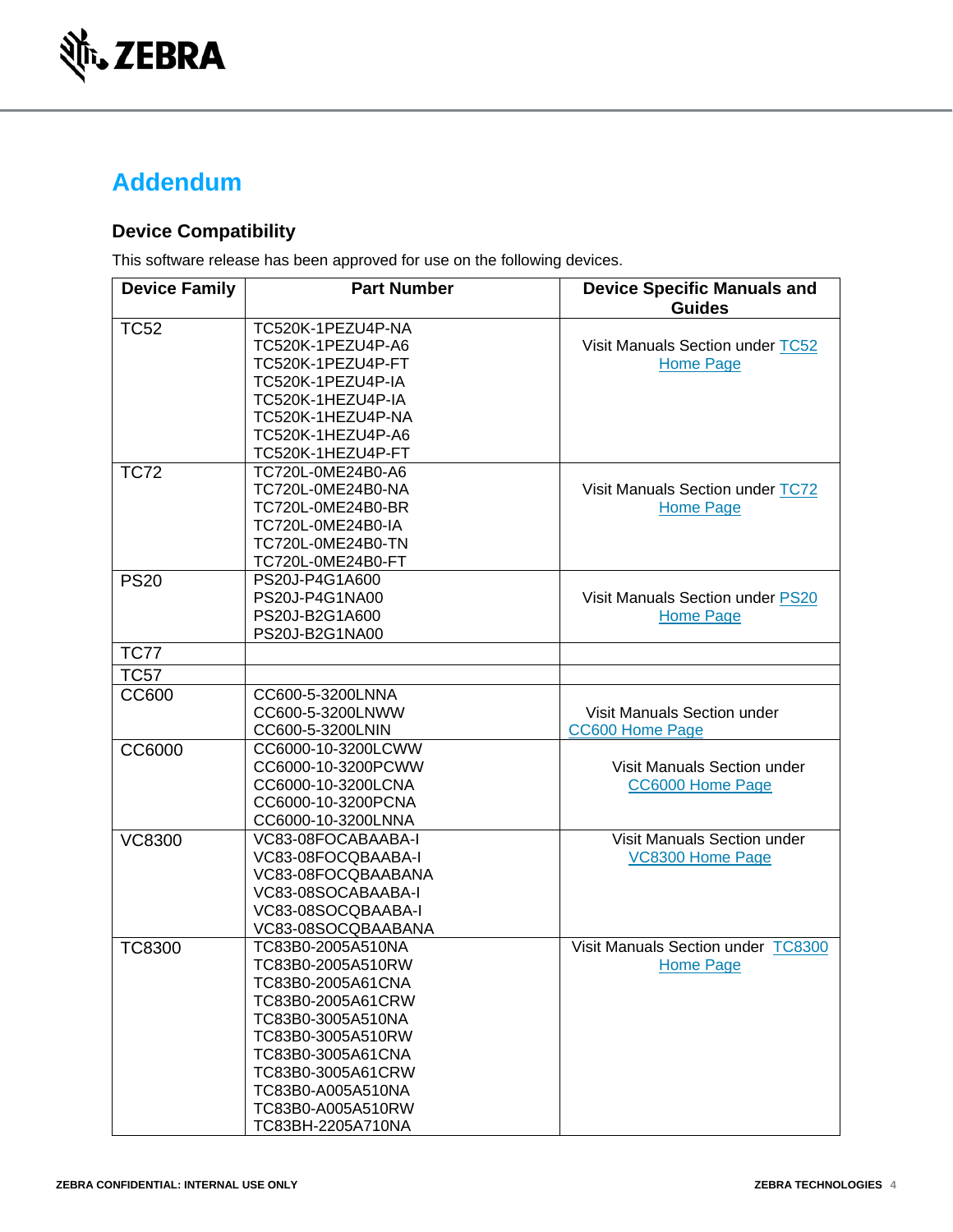

|        | TC83BH-2205A710RW                            |                                  |
|--------|----------------------------------------------|----------------------------------|
|        | TC83BH-3205A710NA                            |                                  |
|        | TC83BH-3205A710RW                            |                                  |
| L10AW  | RTL10B1-xxAxxX0x00A6 (ROW)                   |                                  |
|        | RTL10B1-xxAxxX0x00NA (NA pending             |                                  |
|        | ATT/VzW TA Approval)                         |                                  |
|        | RTL10B1-xxAxxX0x00IN (India)                 |                                  |
|        |                                              |                                  |
|        | Note: 'x' Stands for wild card for different |                                  |
|        | configurations.                              |                                  |
| MC9300 | MC930B-GSEDG4NA                              |                                  |
|        | MC930B-GSEEG4NA                              | Visit Manuals Section under MC93 |
|        | MC930B-GSEGG4NA                              | <b>Home Page</b>                 |
|        | MC930B-GSEDG4RW                              |                                  |
|        | MC930B-GSEEG4RW                              |                                  |
|        | MC930B-GSEGG4RW                              |                                  |
|        | MC930B-GSCDG4NA                              |                                  |
|        | MC930B-GSCGG4NA                              |                                  |
|        | MC930B-GSCEG4NA                              |                                  |
|        | MC930B-GSADG4NA                              |                                  |
|        | MC930B-GSAEG4NA                              |                                  |
|        | MC930B-GSAGG4NA                              |                                  |
|        | MC930B-GSCDG4RW                              |                                  |
|        | MC930B-GSCGG4RW                              |                                  |
|        | MC930B-GSCEG4RW                              |                                  |
|        | MC930B-GSADG4RW                              |                                  |
|        | MC930B-GSAEG4RW                              |                                  |
|        | MC930B-GSAGG4RW                              |                                  |